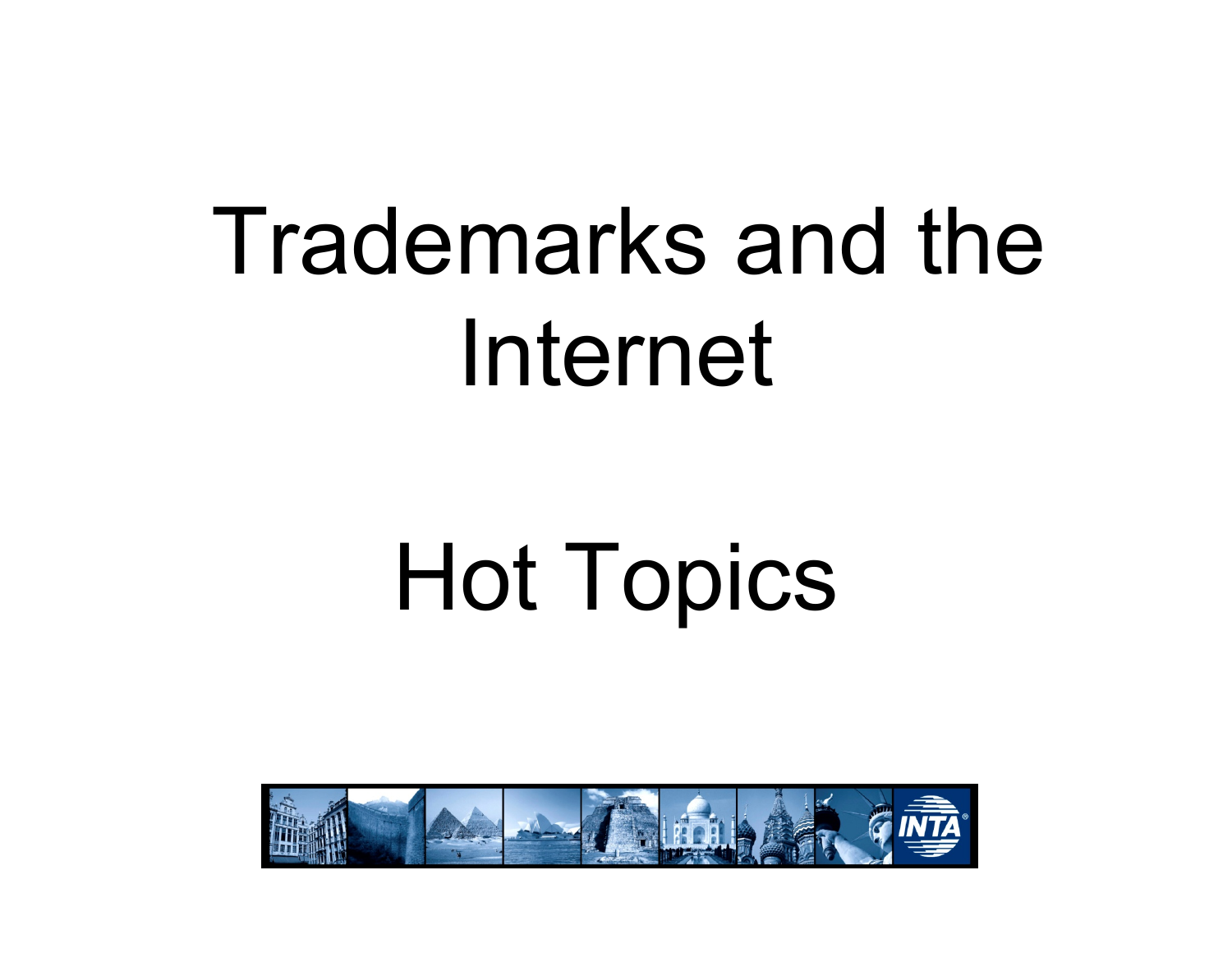# Upcoming Changes to the Domain Name Market

**Tim ColeICANN | Internet Corporation for Assigned Names & Numbers** 

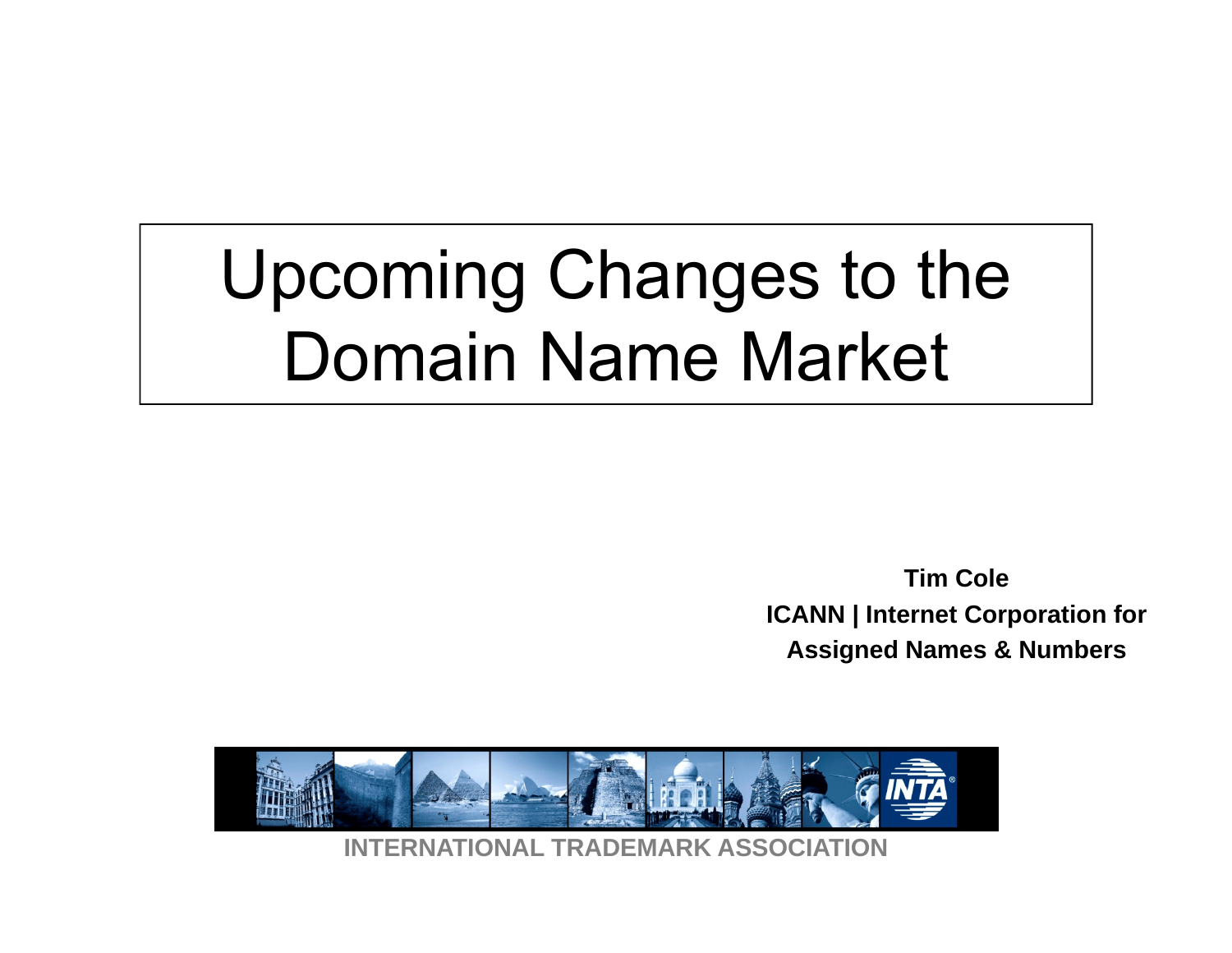# Internet Corporation for Assigned Names & Numbers

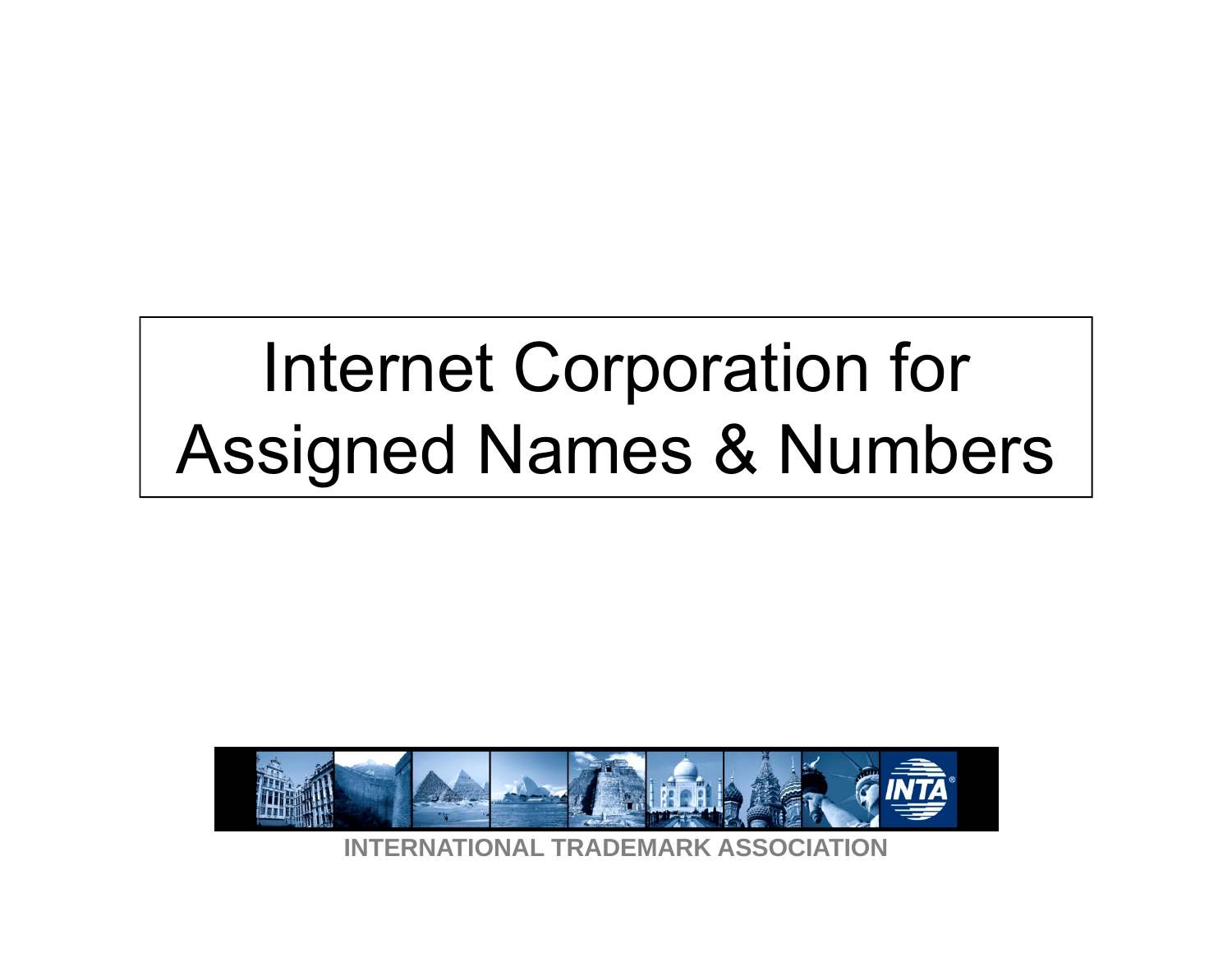# Brief history of ICANN

- • Created in 1998 as international multi-stakeholder organization responsible for the technical management and coordination of the Internet's domain name system and its unique identifiers
- ICANN coordinates –
	- –– Internet Protocol address space allocation
	- –– Protocol identifier assignment
	- –– Generic and country code top-level domain name system management
	- –Root server system management functions



**INTERNATIONAL TRADEMARK ASSOCIATION**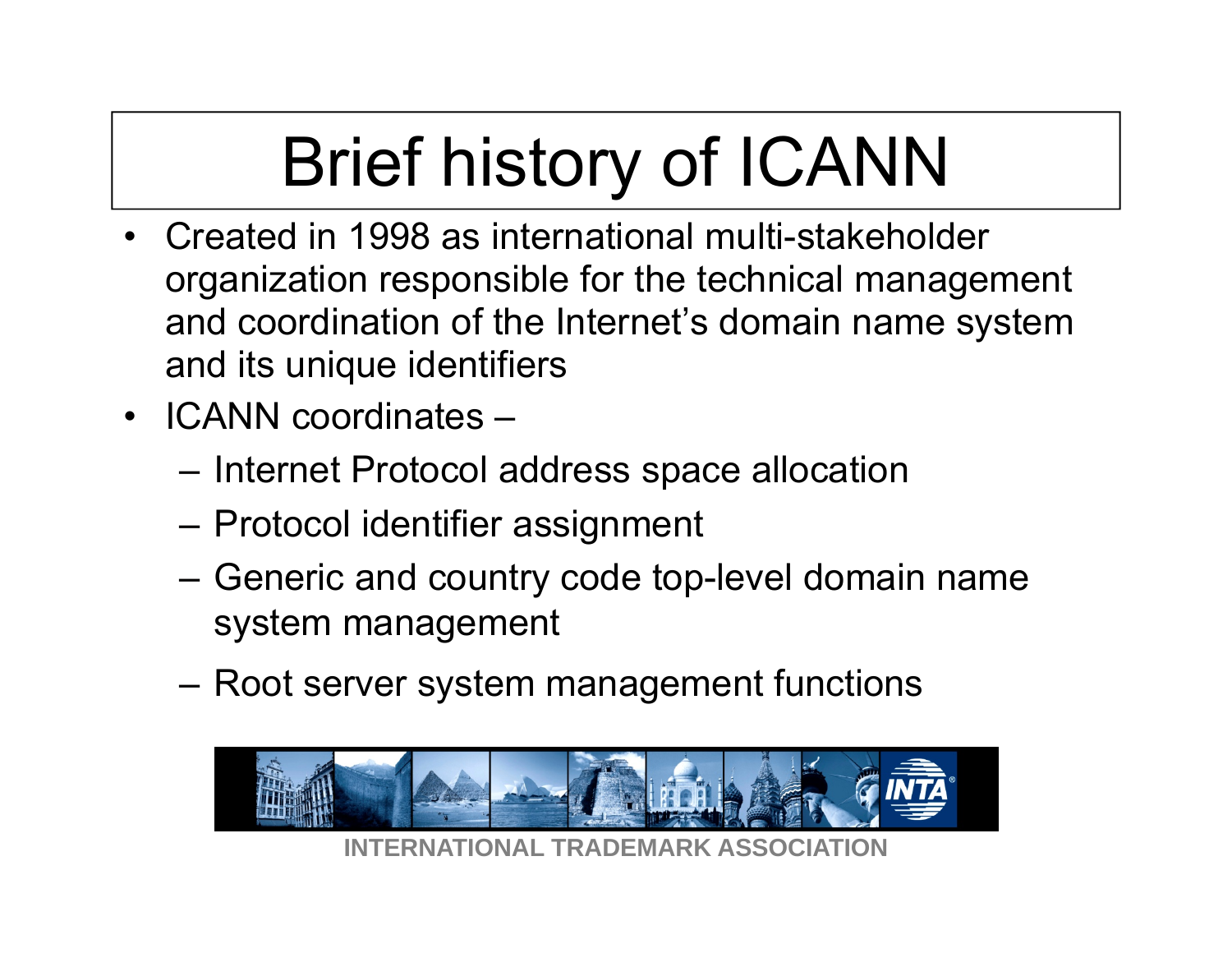### Snapshot of the domain name marketplace

- More than **153 million** domain names registered worldwide
- 21 gTLDs and 249 ccTLDs
- Users are demanding more



Source: VeriSign's March 2008 Domain Name Industry Brief



**INTERNATIONAL TRADEMARK ASSOCIATION**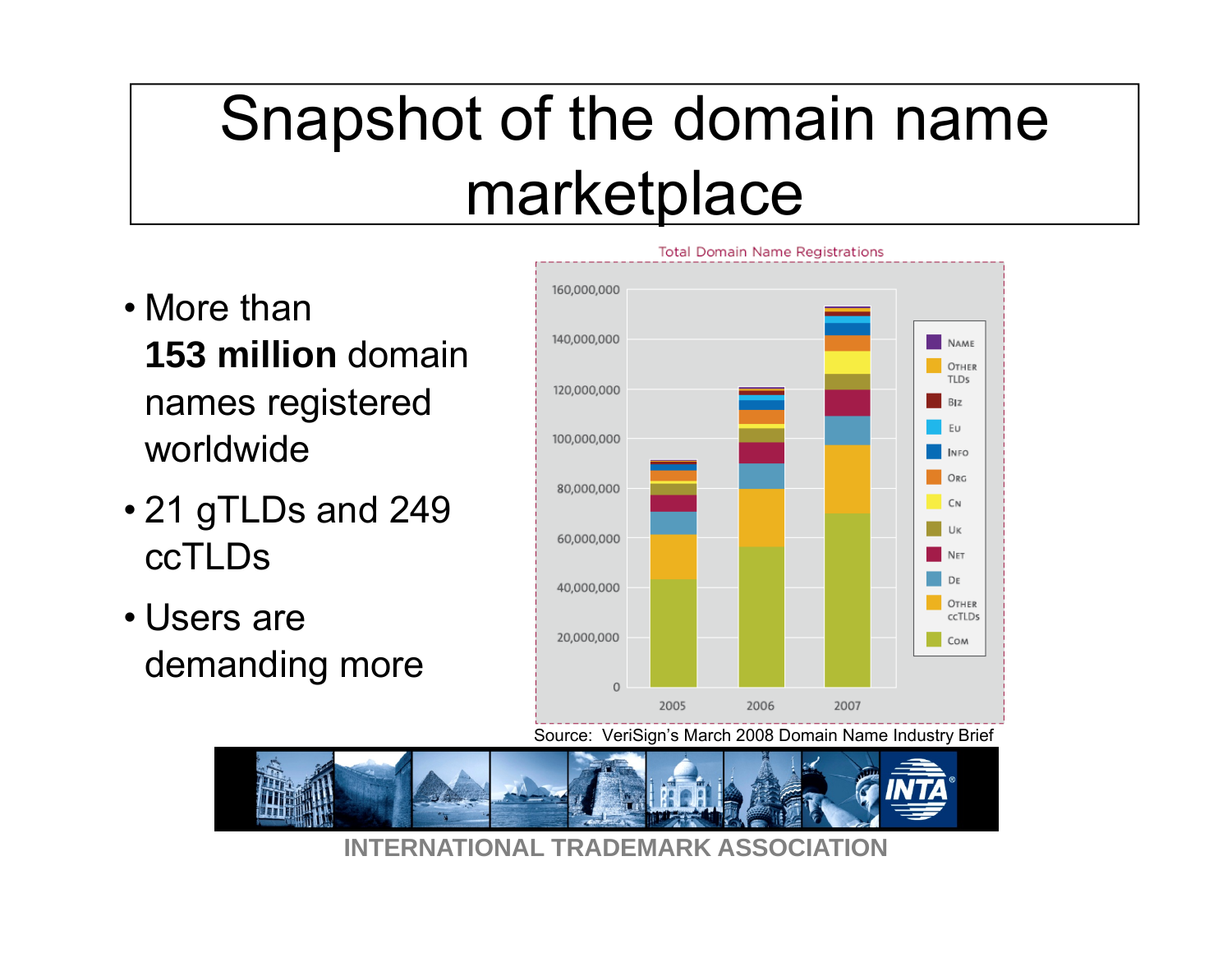## Introduction of New generic Top-Level Domains

#### gTLDs

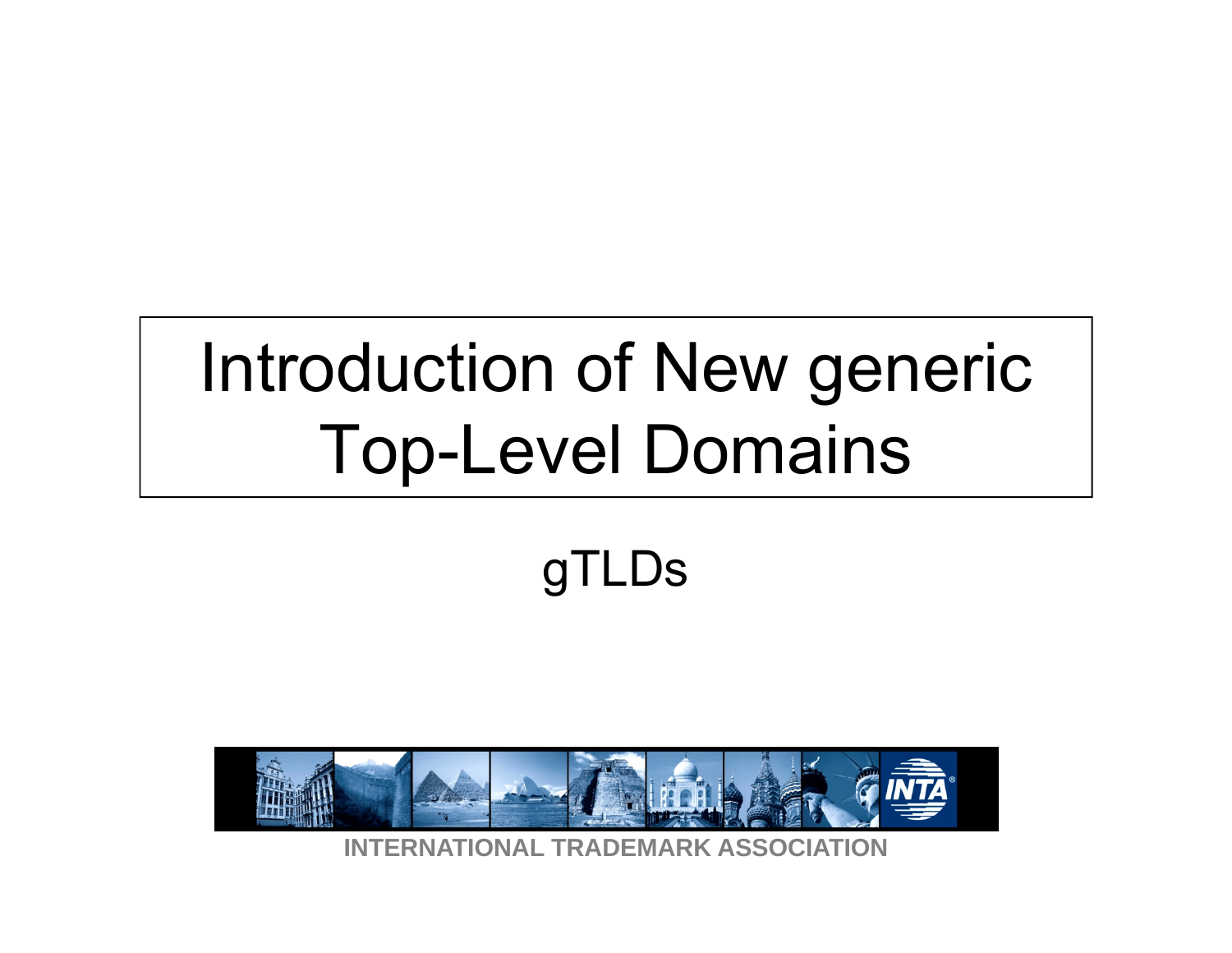# Top-Level Domains

- • Legacy gTLDs (prior to ICANN's creation in 1998)
	- .COM .NET .ORG
- • 2000 proof-of-concept round – .AERO .BIZ .COOP .INFO .MUSEUM .NAME .PRO
- 2003 sponsored TLD round
	- .ASIA .CAT .JOB .MOBI .TEL .TRAVEL

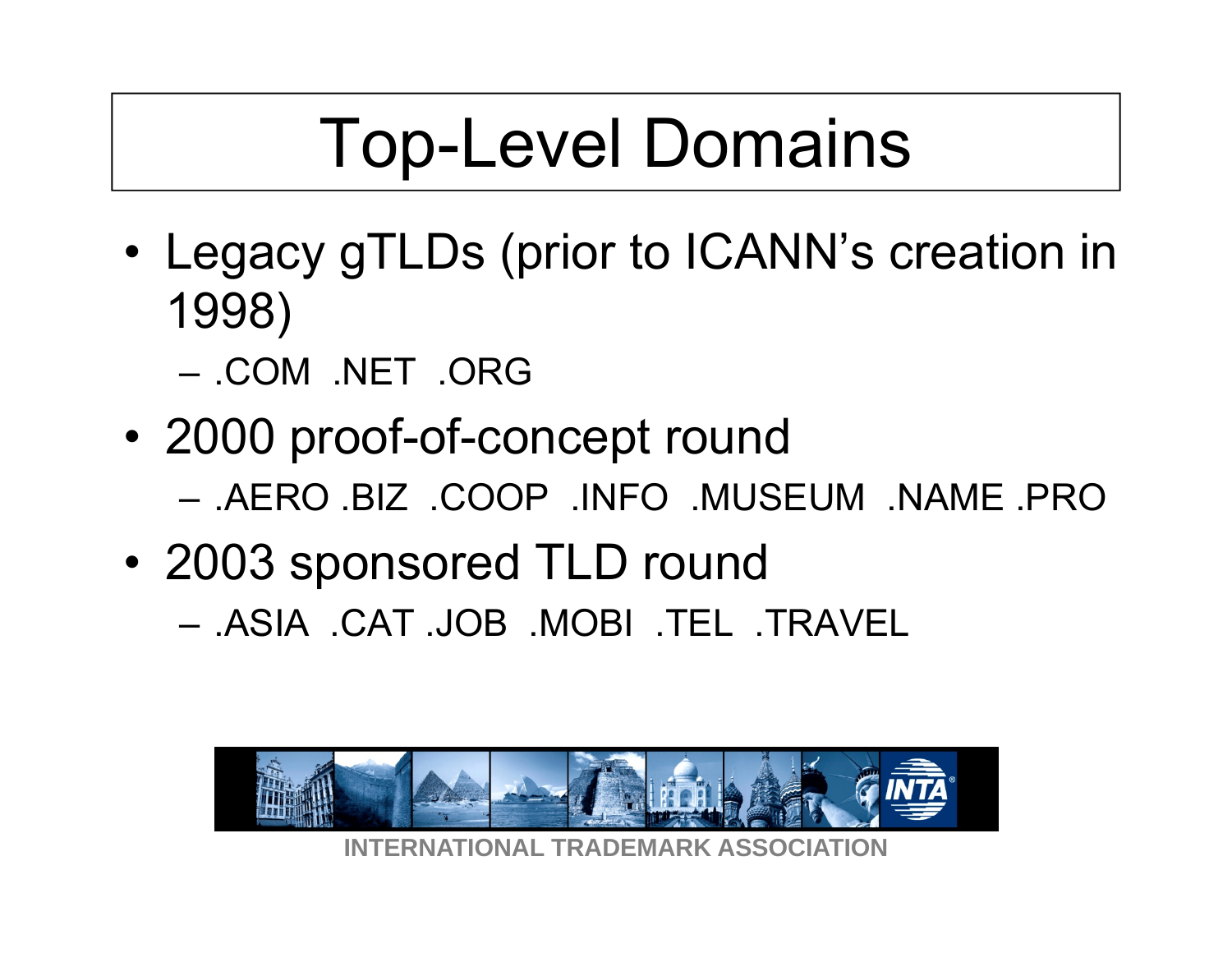# **Why New gTLDs?**

- $\bullet$  ICANN's Core Values:
	- – #5 "Where feasible and appropriate, depending on market mechanisms to promote and sustain a competitive environment"
	- – #6 "Introducing and promoting competition in the registration of domain names where practicable and beneficial in the public interest"
- $\bullet$  Global Internet community has expressed interest in having more options including IDNs
- •No known technical limitations to introduce new gTLDs

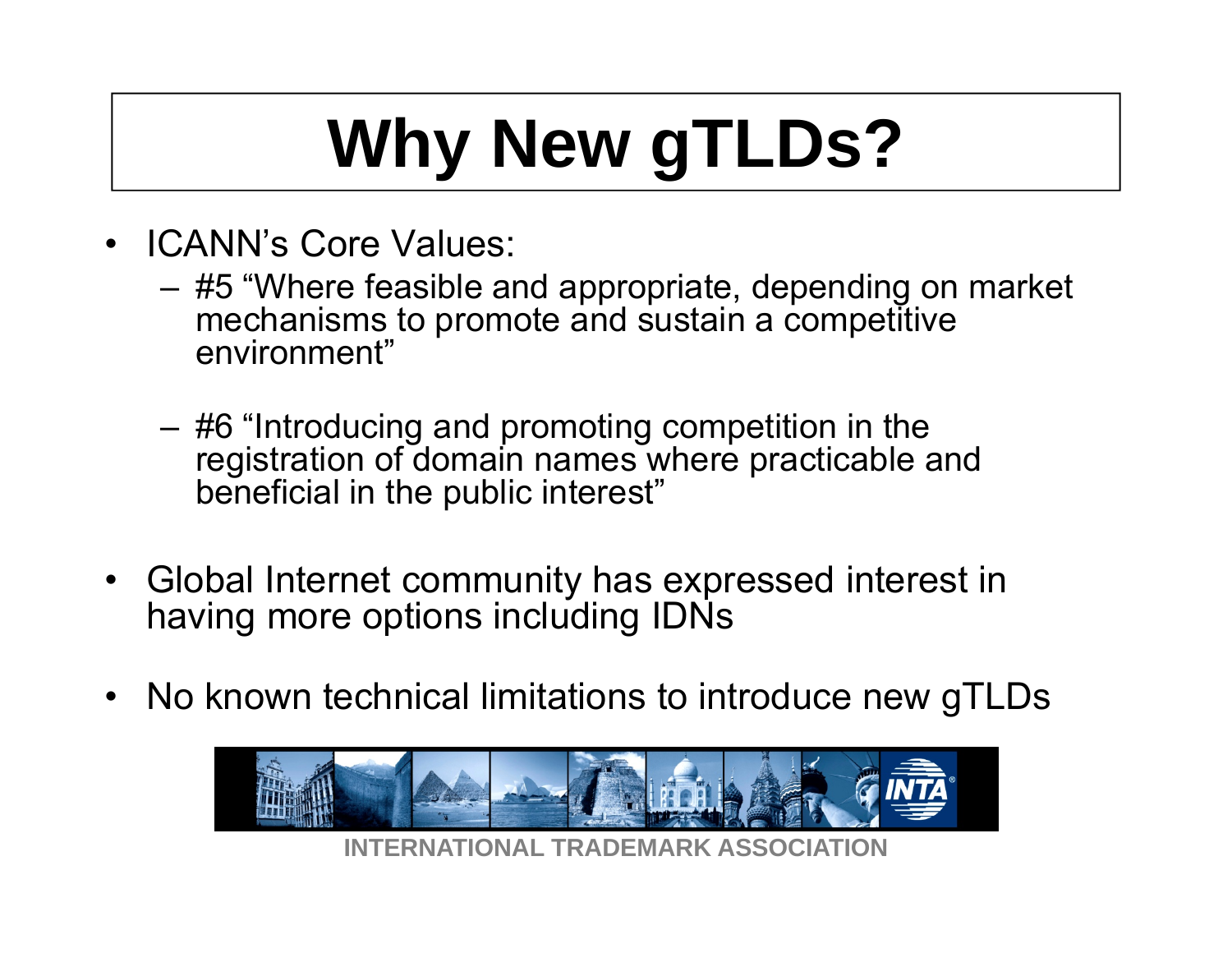# **GNSO Policy Recommendations**

- 19 recommendations to guide the process ([http://gnso.icann.org/issues/new-gtlds/council-report-to](http://gnso.icann.org/issues/new-gtlds/council-report-to-board-pdp-new-gtlds-11sep07.pdf)[board-pdp-new-gtlds-11sep07.pdf](http://gnso.icann.org/issues/new-gtlds/council-report-to-board-pdp-new-gtlds-11sep07.pdf) )
- Policy recommends an objections-based process
- Process: application, formal objection period, dispute resolution process…result, applicant or objector prevails
- Recommendation 3: "Strings must not infringe the existing legal rights of others that are recognized or enforceable under generally accepted and internationally recognized principles of law"



**INTERNATIONAL TRADEMARK ASSOCIATION**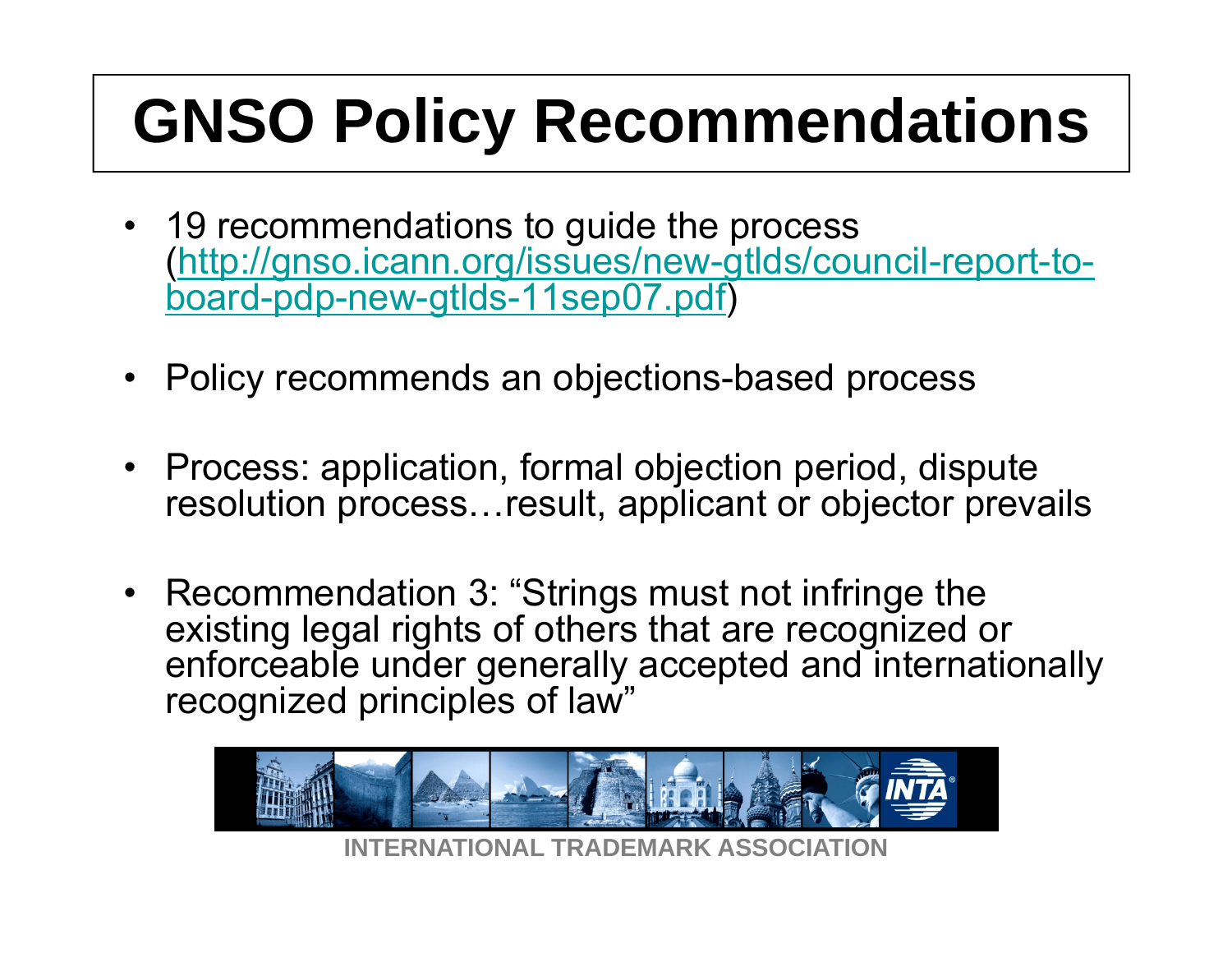# **Recommendation 3**

- Legal standards from numerous international jurisdictions were considered.
- The scope of the standards were narrowed to trademark; other types of infringement (e.g., defamation) are not workable on a global level.
- The implementation vision is a set of factors to be considered and balanced by the dispute resolution provider. This standard provides considerably more detail than the UDRP, but seems appropriate given the stage of the controversy, i.e., the label is not yet in use.



**IONAL TRADEMARK ASSOC**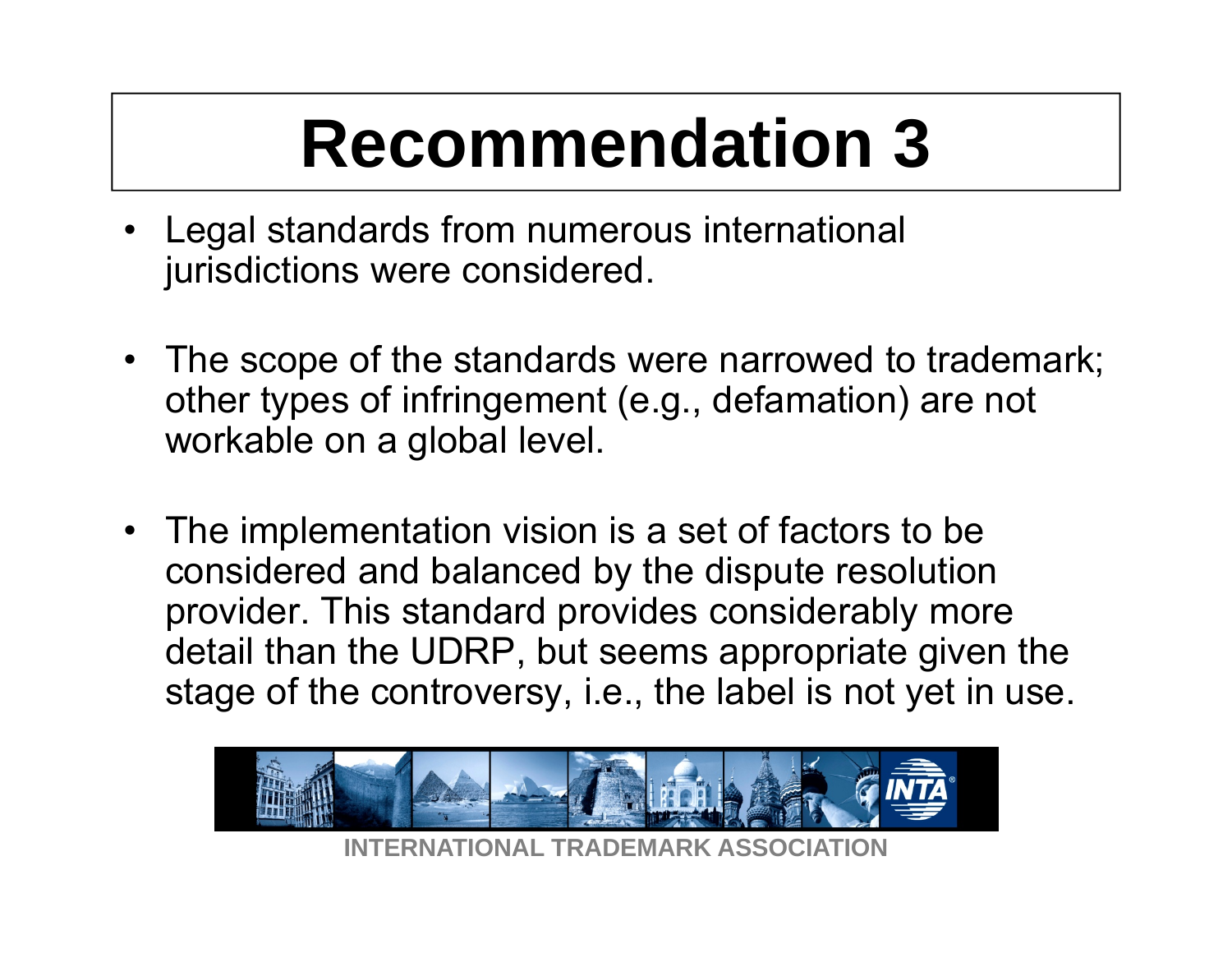# **Standards: Protection of Rights**

- Factors to be considered in determining infringement of rights:
	- Similar in appearance, phonetic sound or meaning to existing mark
	- –– Strength of mark
	- –– Proposed TLD is already being used as a mark
	- –– Similarity between string and portions of mark
	- $-$  Intent of the junior user's bad faith
	- Applicant rights or legitimate interest in TLD
	- Limited defenses enumerated



**IONAL TRADEMARK ASSOCI**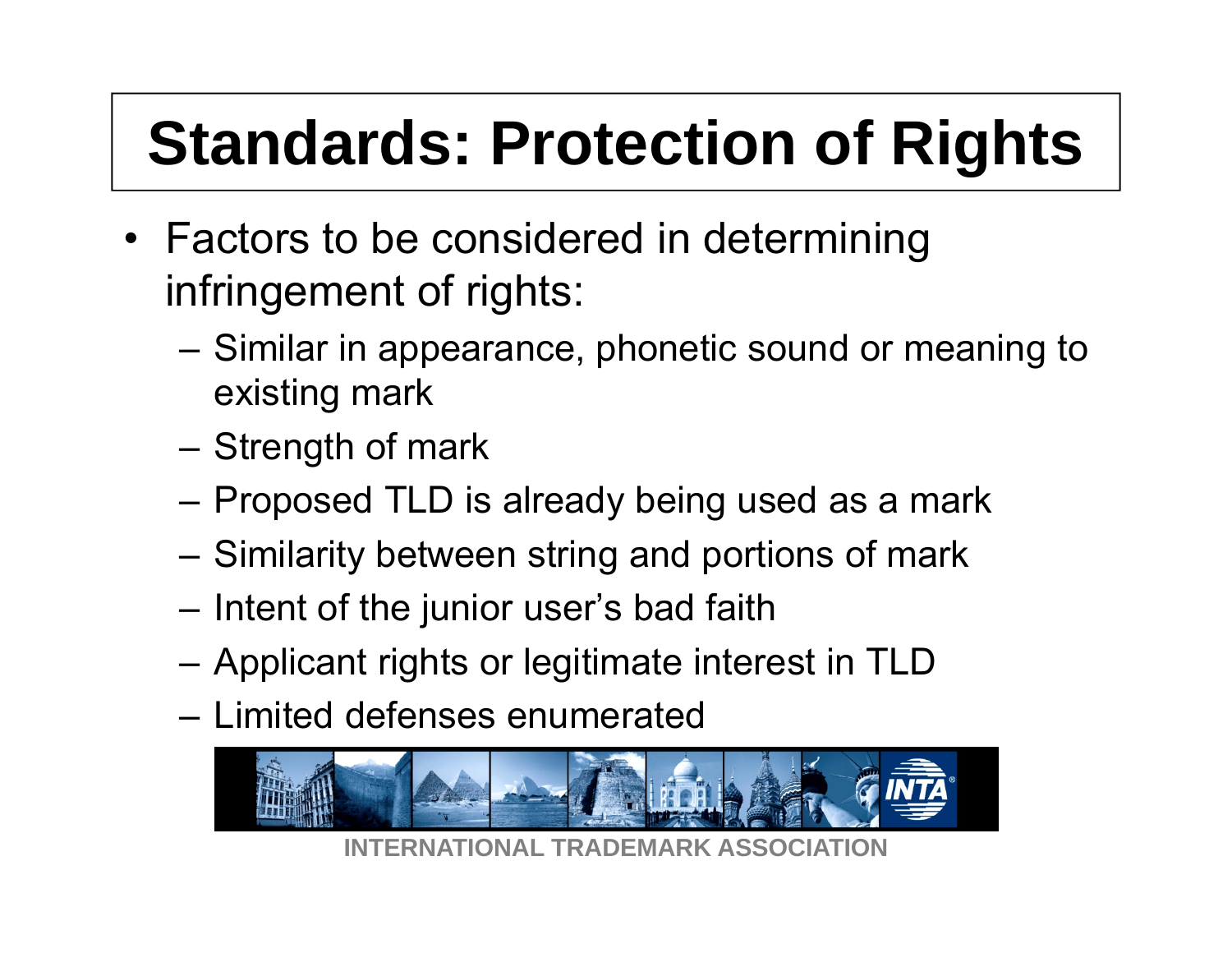### **Dispute Resolution Process**

- Independent dispute resolution service providers sought for new gTLD program
- Dispute resolution process roadmap will be posted in RFP
- Providers will adjudicate claims based on prepublished standards and procedures

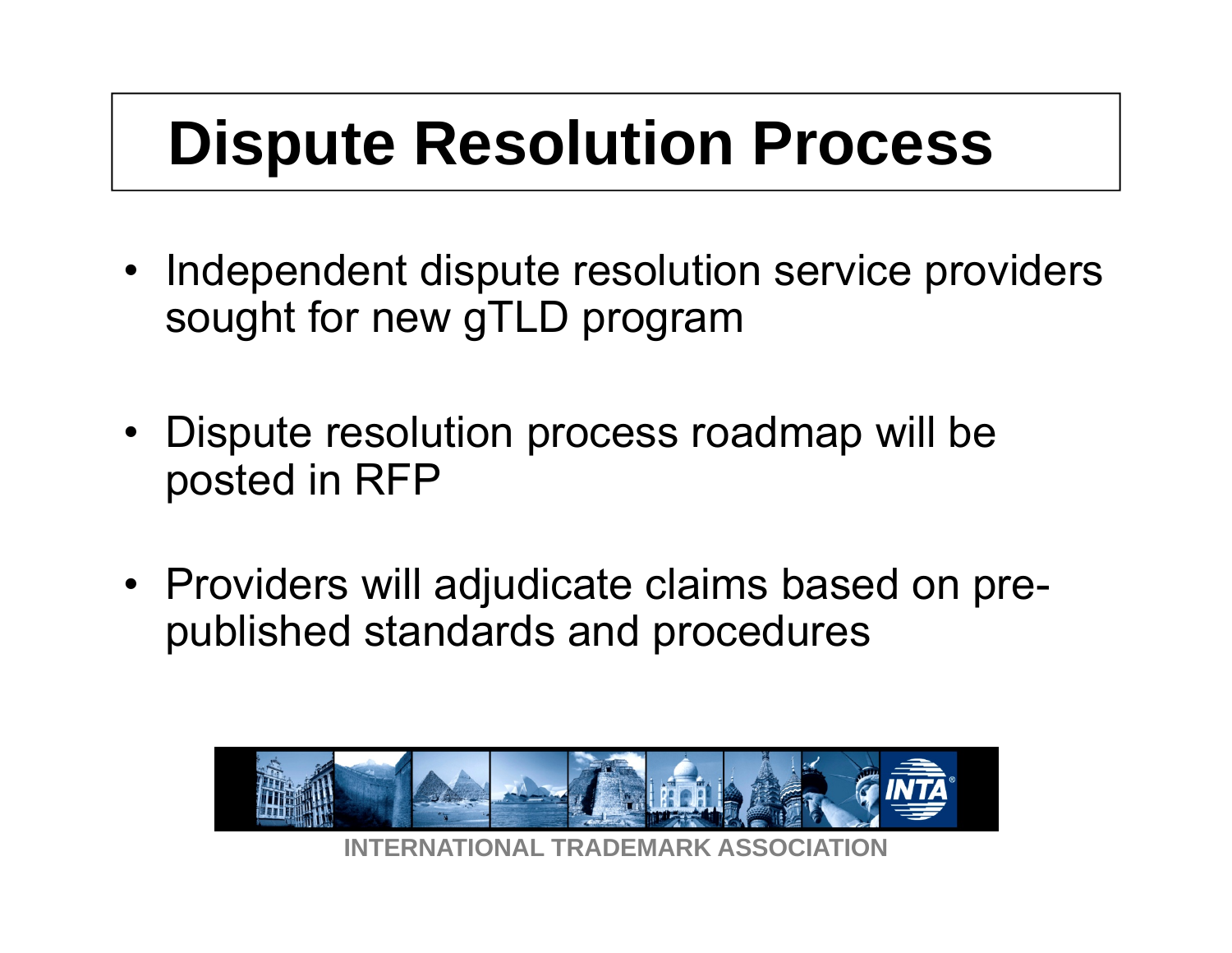#### **Tentative Implementation Timeline**

![](_page_12_Figure_1.jpeg)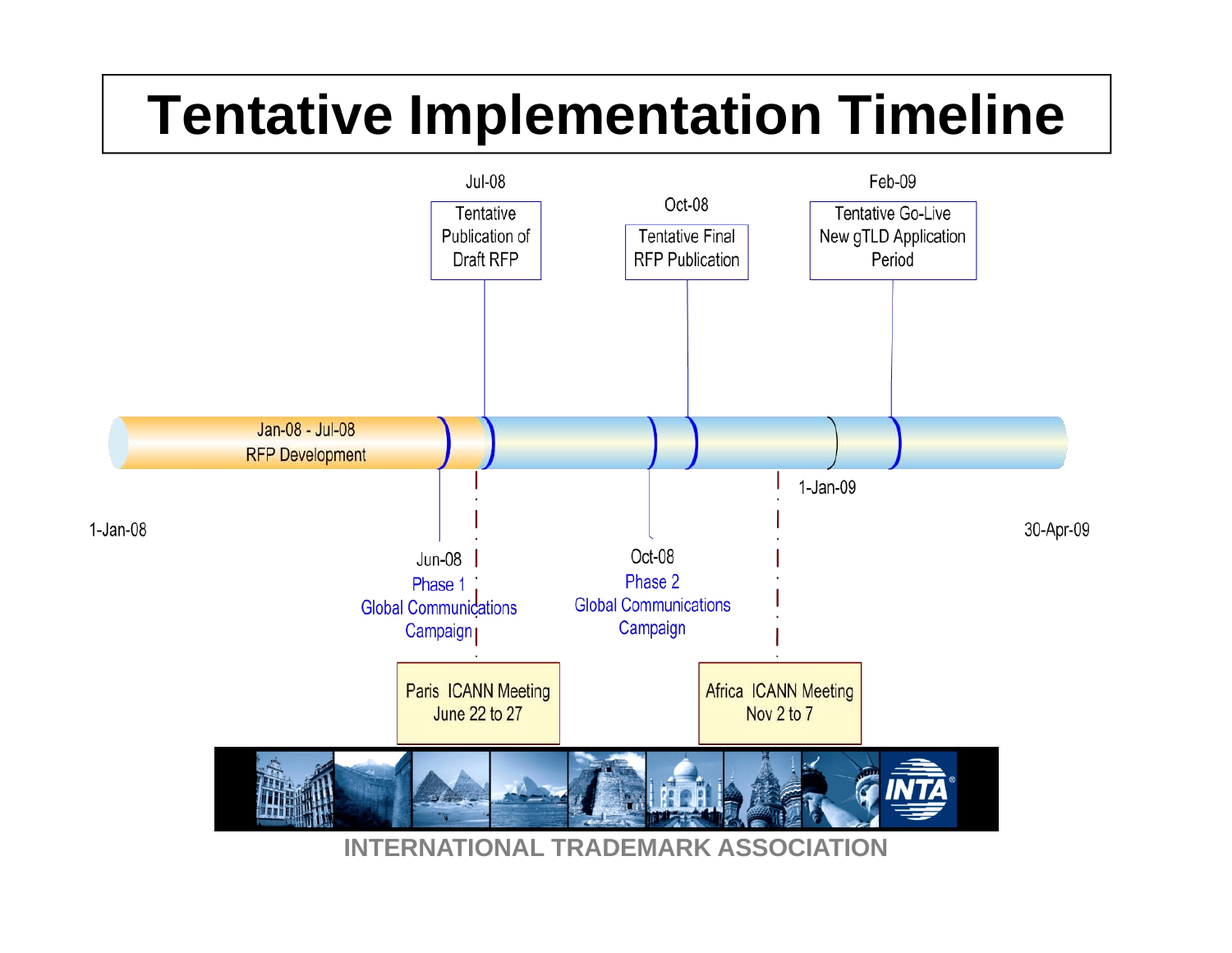#### **Introduction of Internationalized Domain Names**

#### IDNs

![](_page_13_Picture_2.jpeg)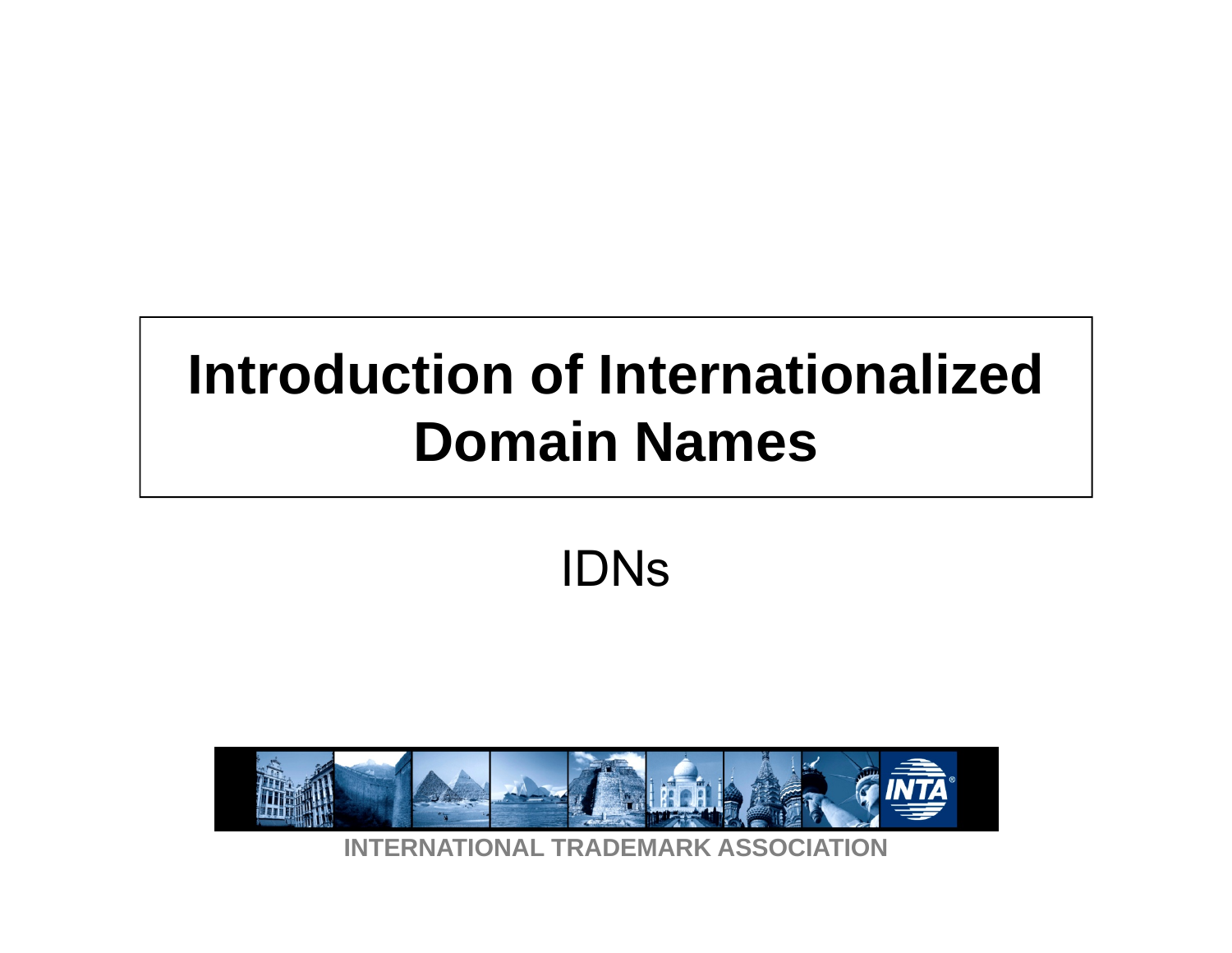### **Internationalized Domain Names**

- Domain Names with characters other than:
	- "a,b,c,…,z" "0,1,2….,9" - 66 - 99
- For example:
	- blåbær.dk [xn--blbr-roah.dk]

![](_page_14_Picture_5.jpeg)

**INTERNATIONAL TRADEMARK ASSOCIATION**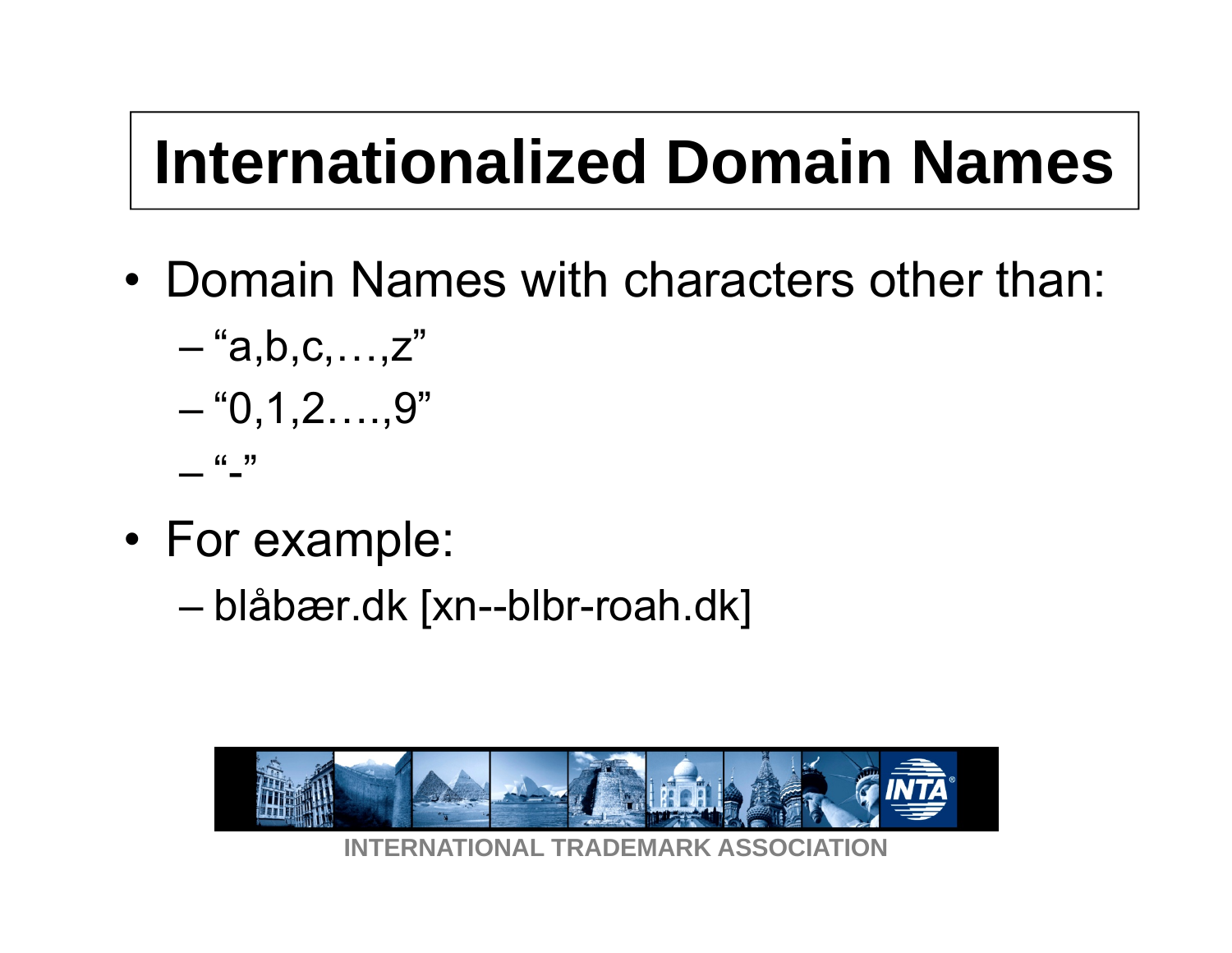# **When are we there?**

- IDNs have existed as Second-Level Domains since 2001
- The broader Internet community also wants IDN TLDs – IDN.IDN vs. IDN.TLD
- Technical and Policy work underway to provide a **fully localized solution**
	- Technical standards under revision
	- and the state of the New allocation processes underway as existing ones don't work for IDNs

![](_page_15_Picture_6.jpeg)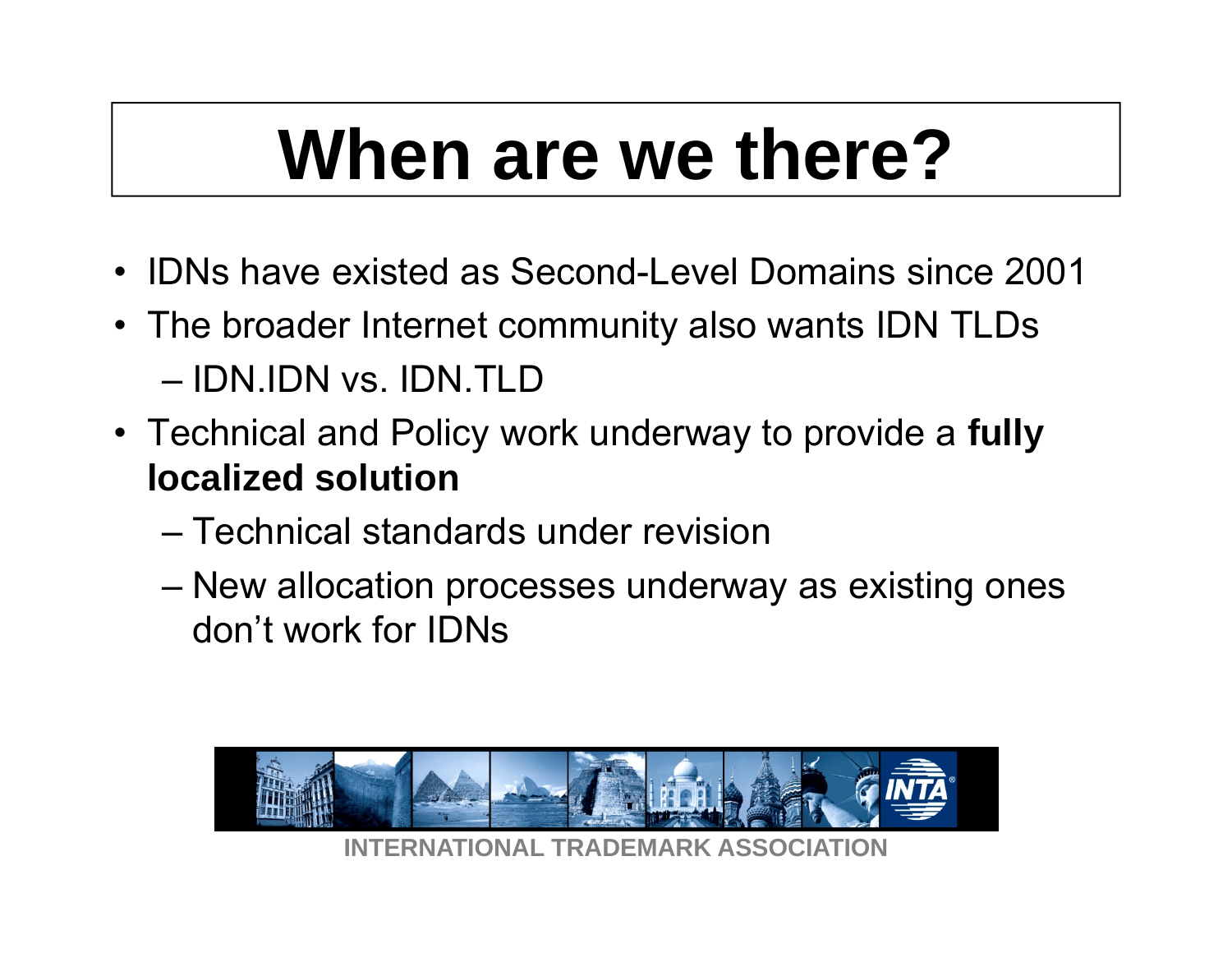# **Policy Processes Underway**

#### **Country-code IDN TLDs – Fast Track**

- Deploy non-contentious ccTLD equivalents quickly
- Don't wait for full ccNSO PDP

#### **Country-code IDN TLDs – Long Term**

- Full policy that caters for all
- Follows the full ccNSO PDP

#### **New Generic TLDs**

- New ongoing policy for new gTLDs
- Includes internationalized domains

Same

**Start** 

Time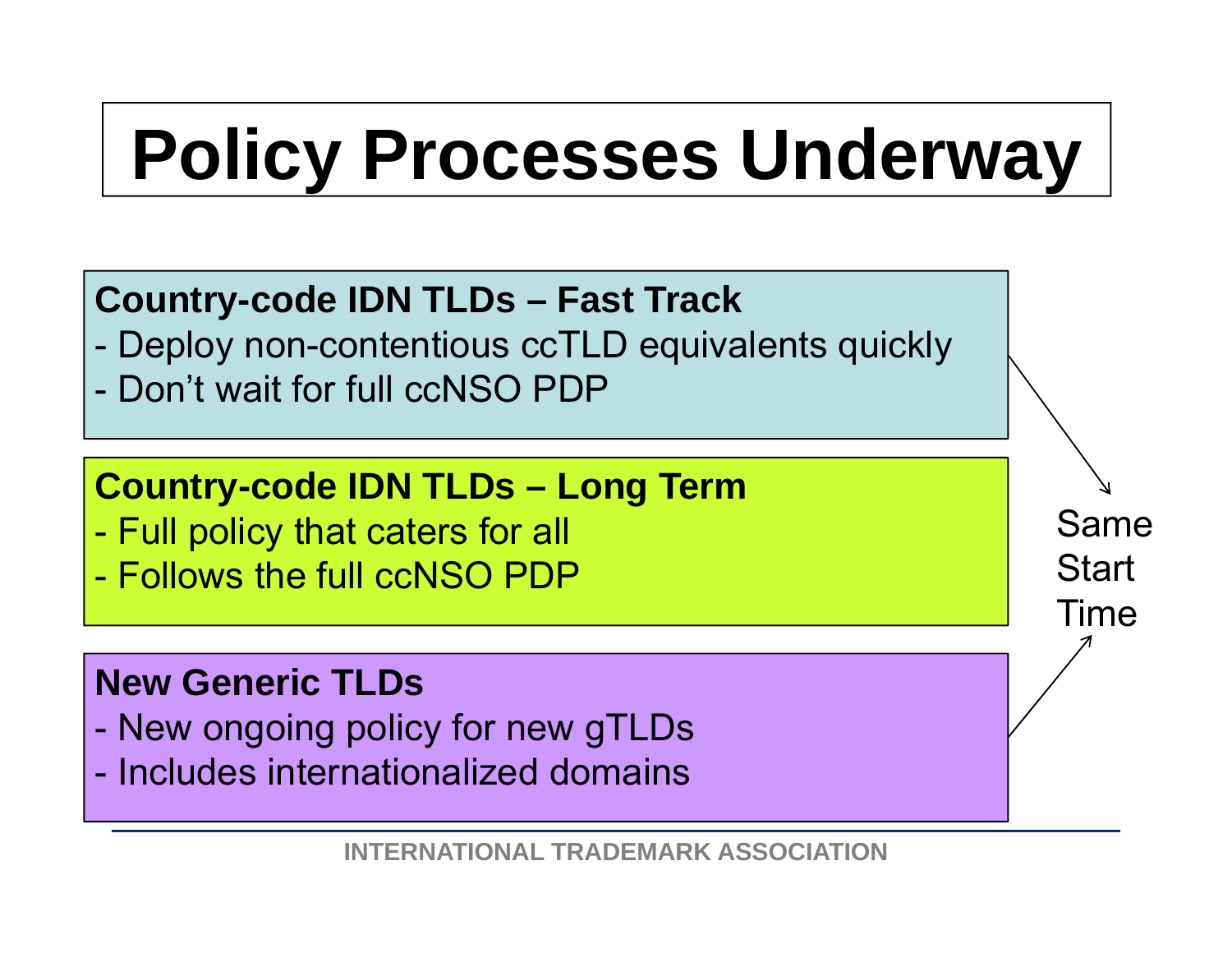#### **Will the registrant of idn.tld also be the registrant of idn.idn?**

- Requires careful policy considerations
	- Relates to IP rights vs competition rights
	- Difficult to translate existing TLD strings as many essentially have no translatable meaning
- No precedent for gTLD registry for [.gtld] to become registry of [.idn-gtld]
	- Objection rights exists for confusing similarity

![](_page_17_Picture_6.jpeg)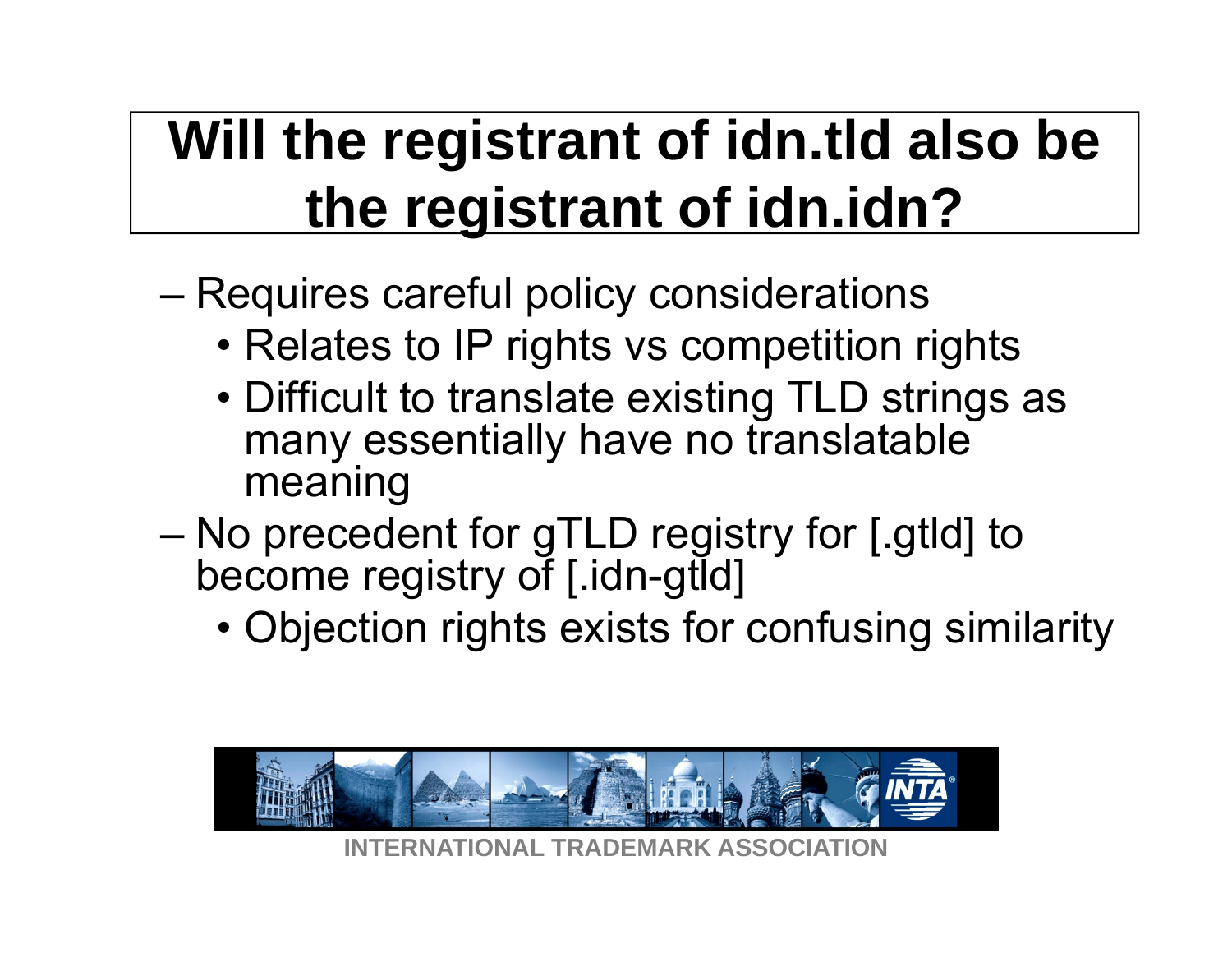### **Other Issues**

![](_page_18_Picture_1.jpeg)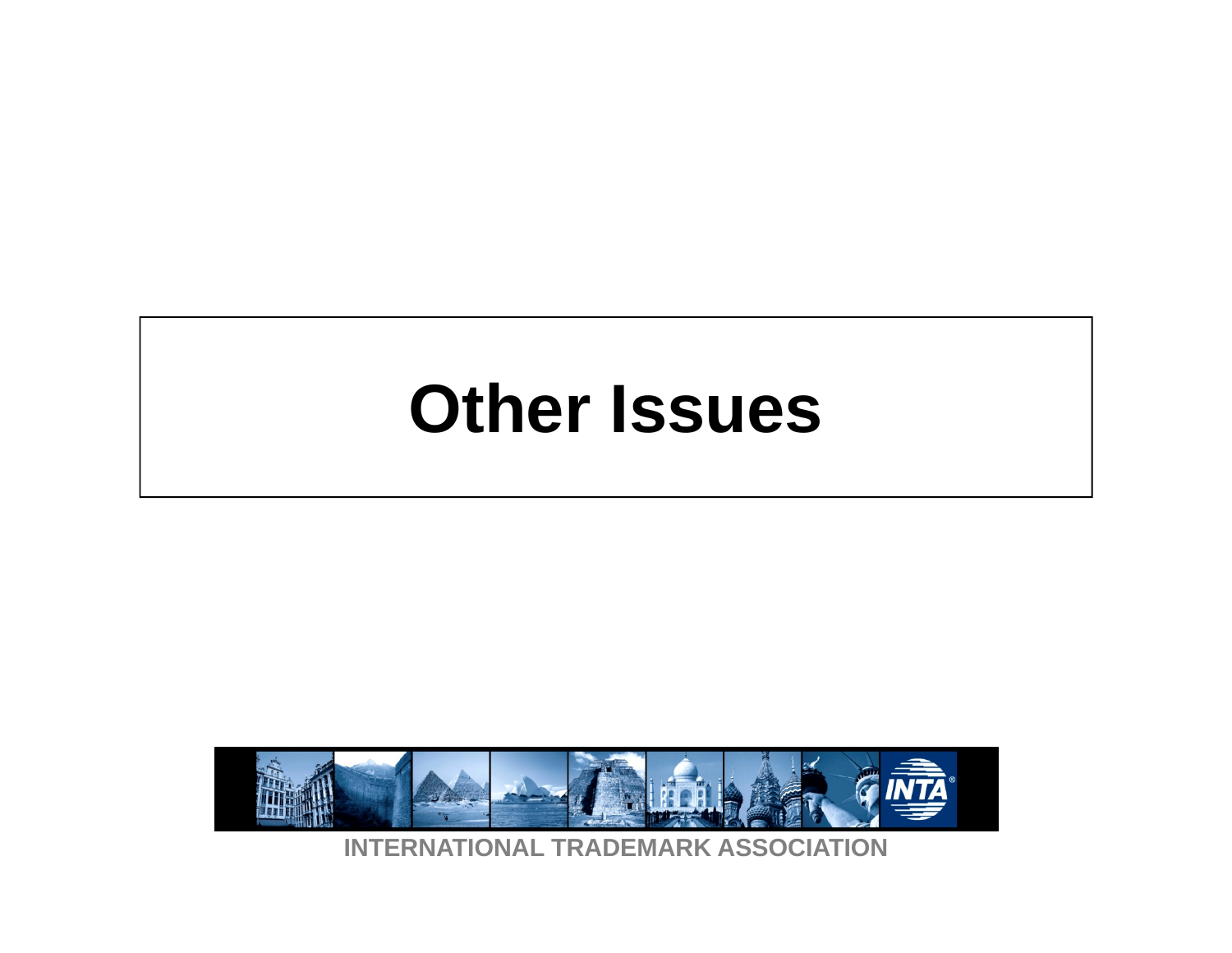# **Contractual compliance**

- IP community made clear its urgency about the accuracy of Whois data about domain name registrants through
	- A properly resourced compliance program
	- Making sure all registries and registrars obey the rules, especially those regarding Whois and the UDRP
	- A way to escalate ICANN's remedies for noncompliance

![](_page_19_Picture_5.jpeg)

**INTERNATIONAL TRADEMARK ASSOCIATION**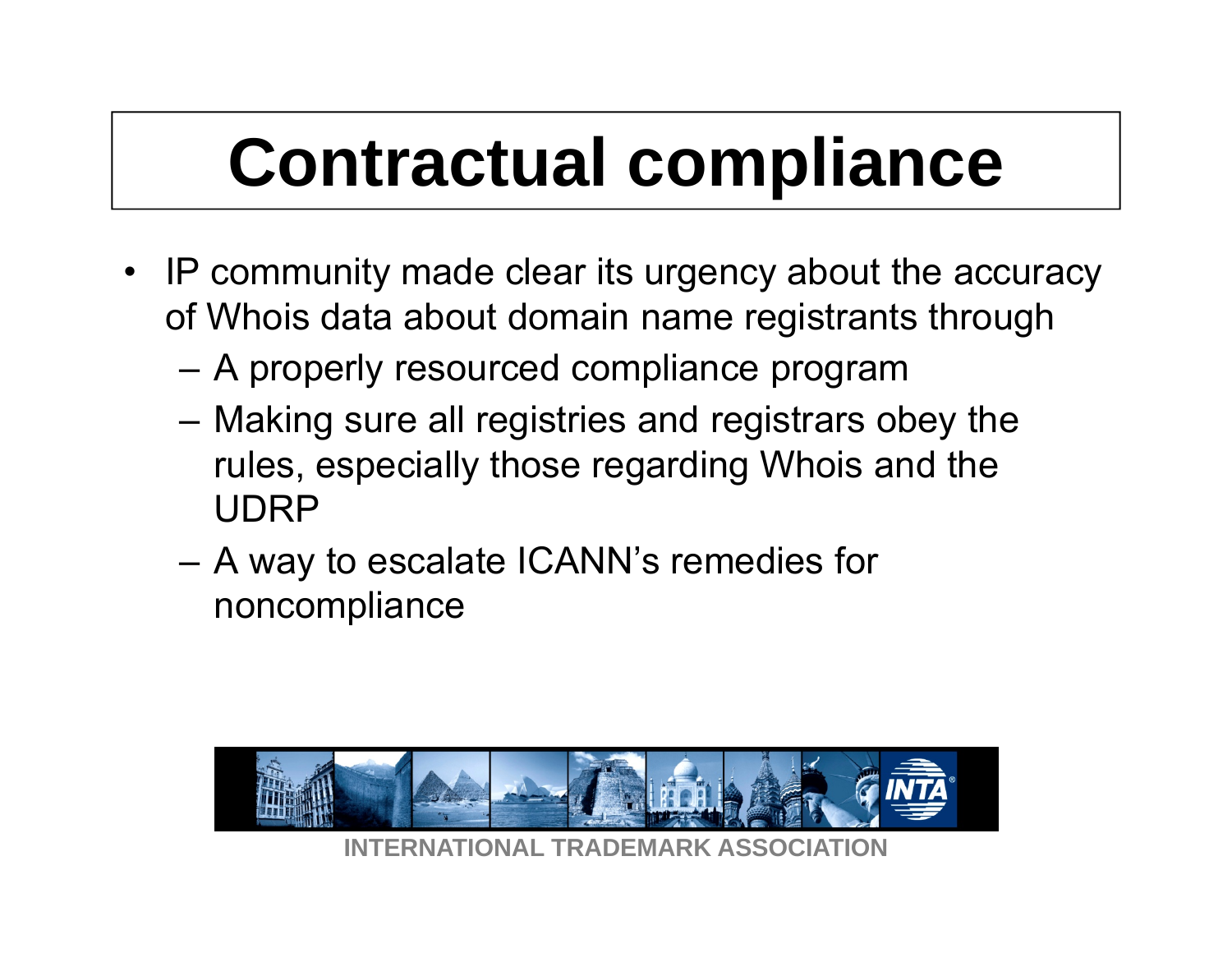# **Contractual compliance**

- In 2007, ICANN created a new, more comprehensive contractual compliance program
	- $-$  ICANN now has significant dedicated resources to  $\,$ ensure registry and registrar compliance with contractual obligations – strong emphasis on Whois
	- Semi-annual audit of registrars and registries covering data accuracy, data retention, data accessibility, among other contractual conditions
- Revisions underway to Registrar Accreditation Agreement to enhance compliance efforts

![](_page_20_Picture_5.jpeg)

**IONAL TRADEMARK ASSOC**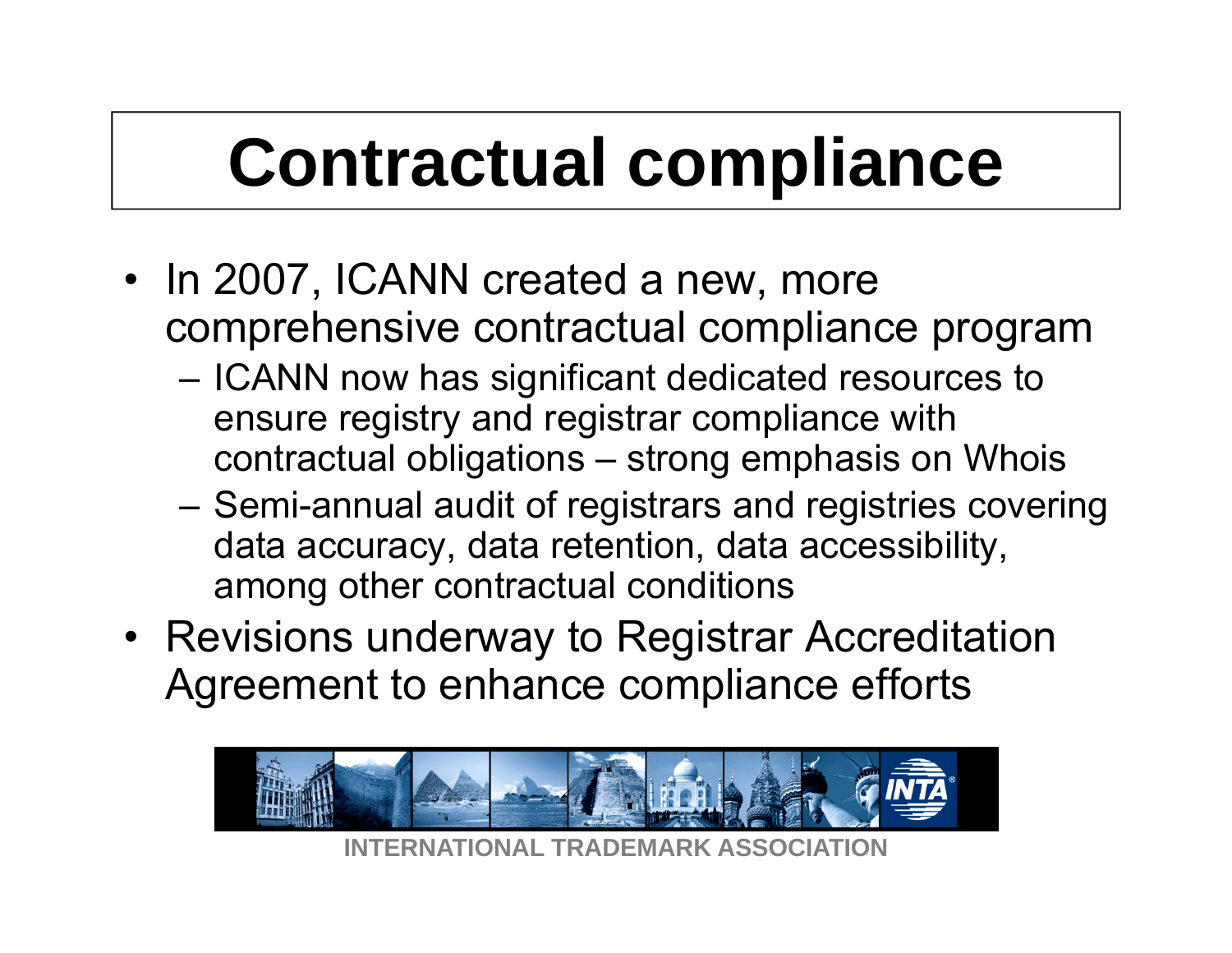# **Domain tasting**

- • Tasting has grown exponentially since 2004
	- $-$  In January 2007 the top 10 domain tasters accounted for 95% of all deleted .com and .net domain names or 45,450,897 domain names out of 47,824,131 total deletes
- Several registries have introduced or proposed registrylevel measures to curb domain tasting
	- $-$  IP community has been heavily involved in finding solutions
	- Hasty action is to be avoided unintended consequences

![](_page_21_Picture_6.jpeg)

**INTERNATIONAL TRADEMARK ASSOCIAT**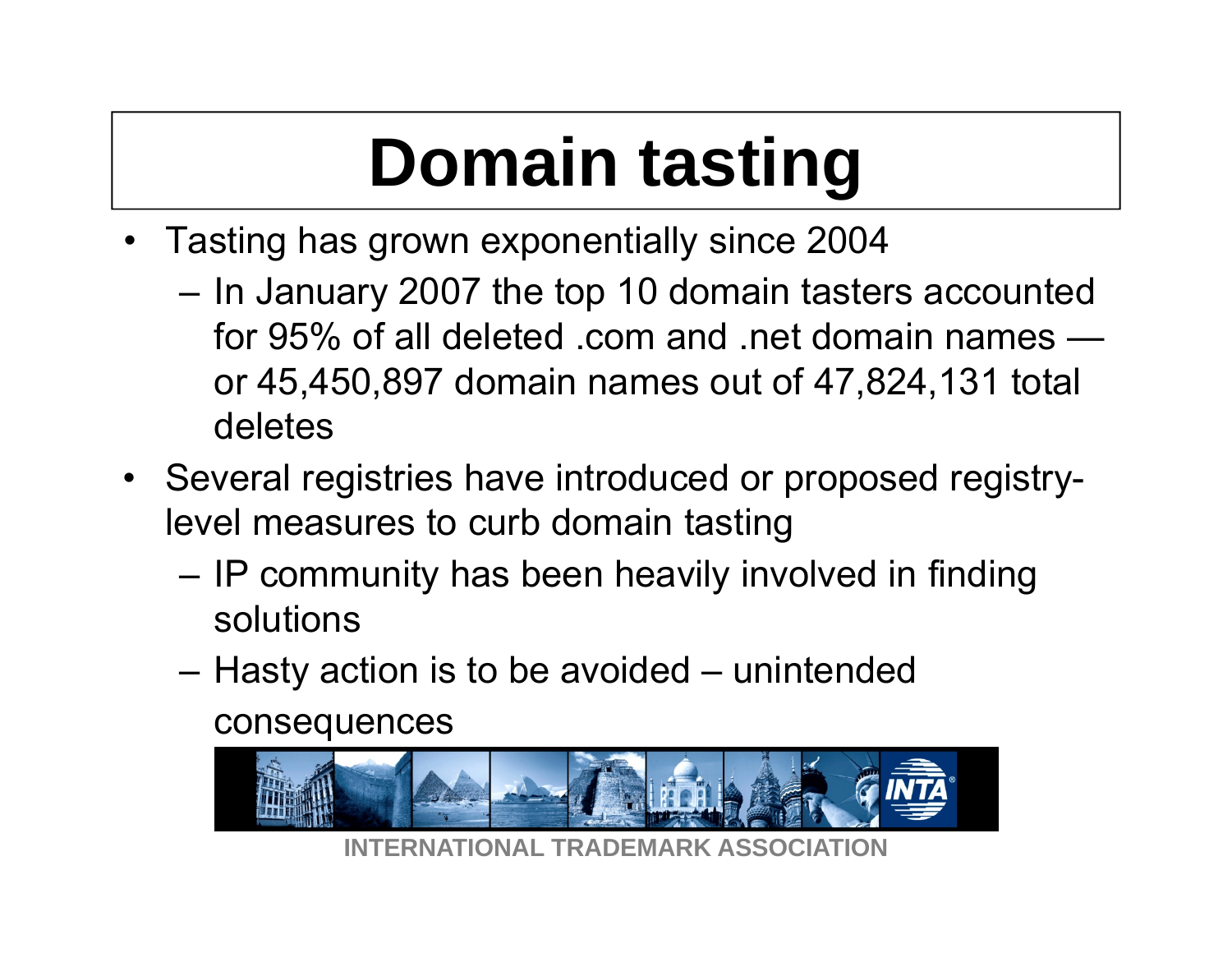# **Domain tasting**

- ICANN Board is encouraging ICANN budget changes –
	- Budget undergoing public comment will go into effect 1 July
	- One possible solution: annual fee would be charged registrars as soon as domains are registered

![](_page_22_Picture_4.jpeg)